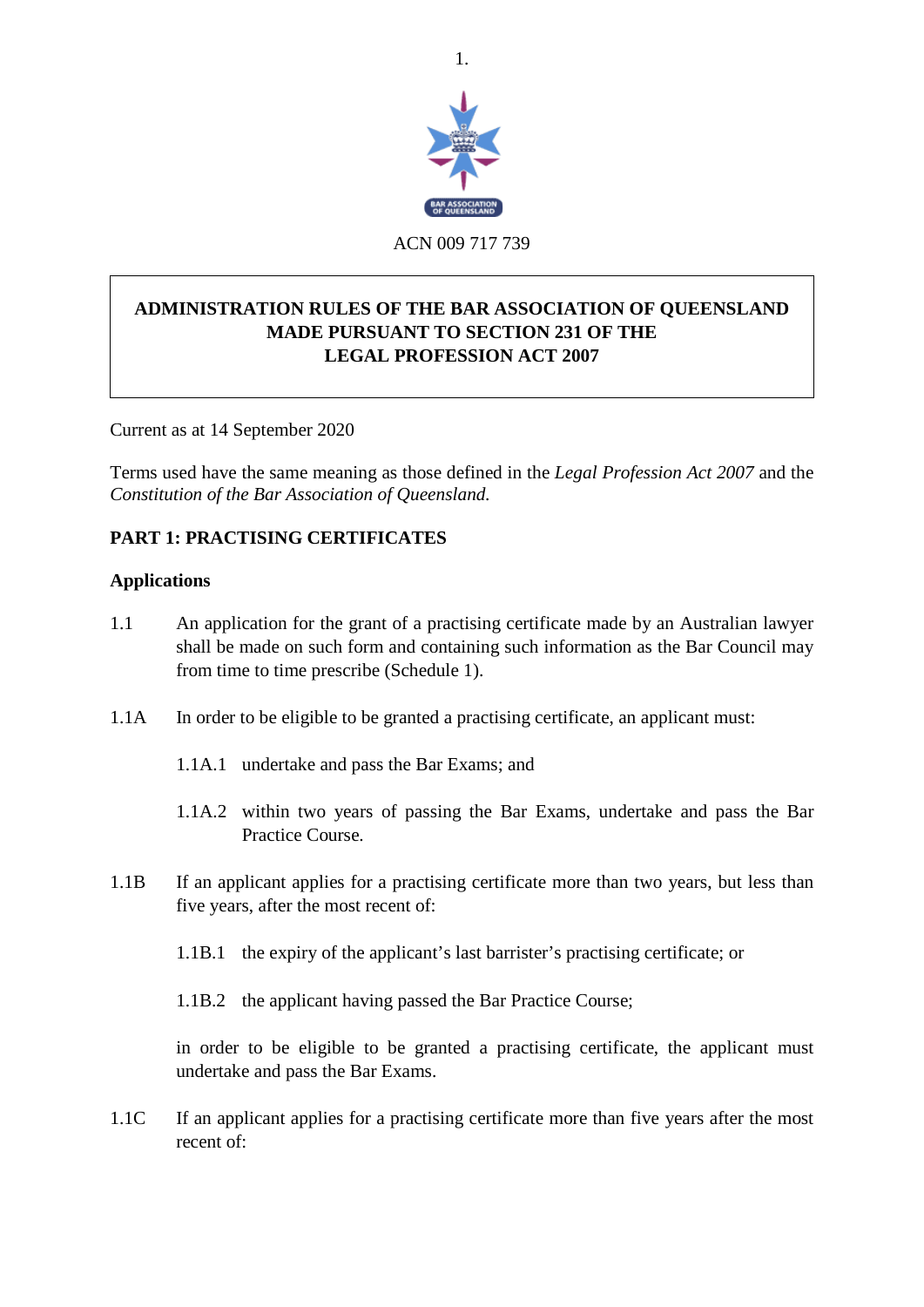- 1.1C.1 the expiry of the applicant's last barrister's practising certificate; or
- 1.1C.2 the applicant having passed the Bar Practice Course;

in order to be eligible to be granted a practising certificate, the applicant must:

- 1.1C.3 undertake and pass the Bar Exams; and
- 1.1C.4 within two years of passing the Bar Exams, undertake and pass the Bar Practice Course.
- 1.1D The Bar Council may, at its discretion, specify the standard which must be met in order to pass the Bar Exams or Bar Practice Course, being the standard set out in the "Information for Applicants" published from time to time on the Association's website.
- 1.1E An application for the renewal of a practising certificate:
	- 1.1E.1 may only be made by a person who holds a current practising certificate; and
	- 1.1E.2 must be made to the Association prior to the expiry of that practising certificate.
- 1.1F Nothing in these Rules fetters the Association's discretion to grant or renew a practising certificate. For the avoidance of doubt, the Association may refuse to grant or renew a practising certificate, notwithstanding compliance with these Rules.
- 1.2 Upon approval of an application for a practising certificate and upon payment of the prescribed fee the applicant shall be enrolled as a holder of a practising certificate and shall be issued with a certificate for the period in respect of which such fee has been paid (Schedule 2).
- 1.3 An application for a practising certificate must be accompanied by a fee of such amount as is determined by the Bar Council (Schedule 3).
- 1.4 The Bar Council may determine different practising certificate fees according to such different factors as it may from time to time determine.
- 1.5 If an application for a practising certificate is accepted by Bar Council after the end of the prescribed period during which the application is to be made, payment of a prescribed late fee may, if the Bar Council thinks fit, be required as a condition of acceptance of the application.
- 1.6 For the purposes of Rule 1.5 of these Rules, the "end of the prescribed period" shall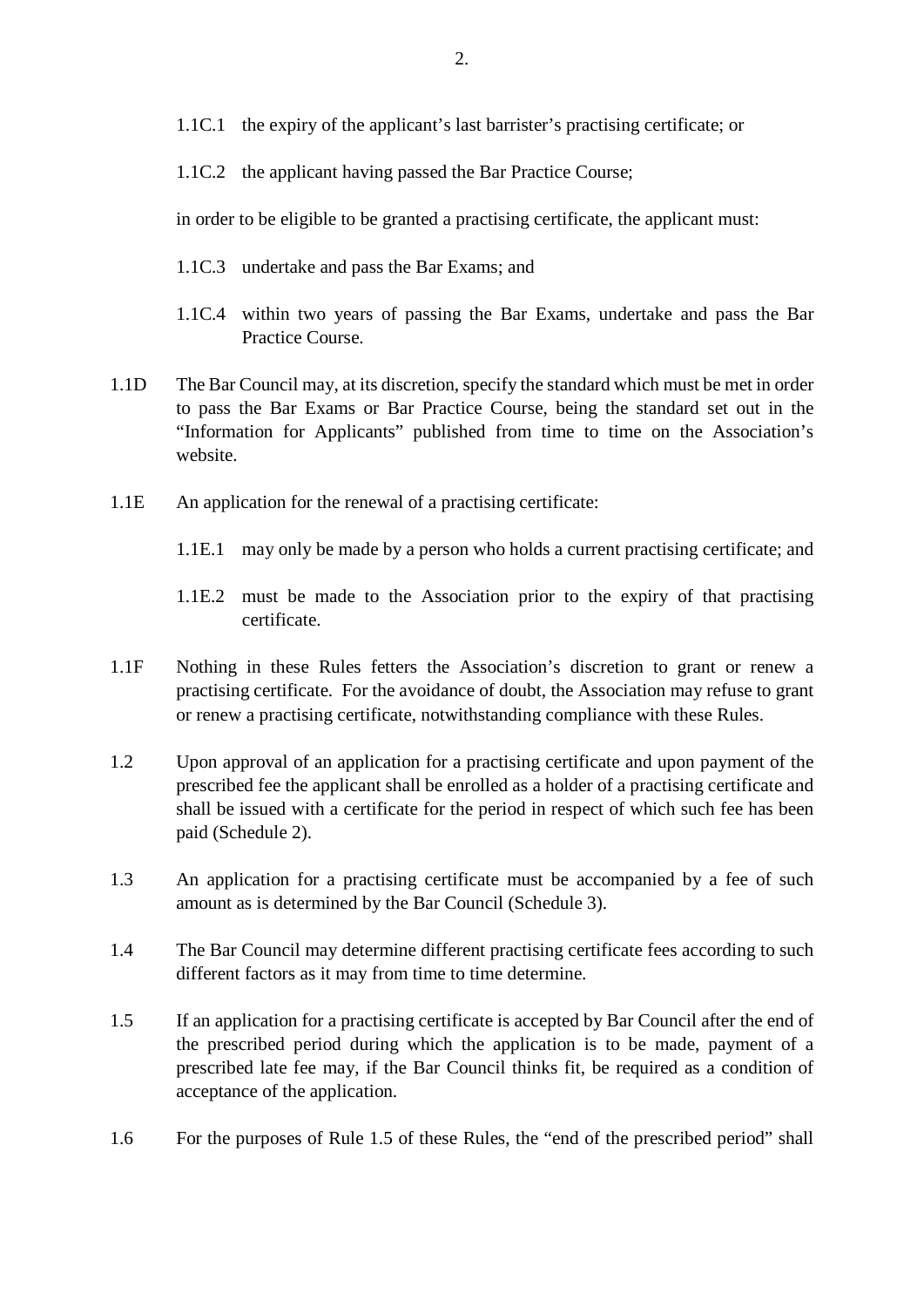be the first Friday in June.

1.7 For the purposes of Rule 1.5 of these Rules, the prescribed late fee is an amount determined by the Bar Council not exceeding 20 per cent of the fee payable in relation to the application.

## **Conditions**

- 1.8 The Bar Council may attach one or more of the following conditions to the practising certificate of the barrister:
	- 1.8.1 a condition requiring the holder to undertake and complete to the satisfaction of the Bar Council a full-time component or other component of the Bar Practice Course applicable to the holder and determined or approved by the Bar Council;
	- 1.8.2 a condition requiring the holder to sit for and pass any Bar Exams;
	- 1.8.3 a condition requiring the holder to undertake readership in accordance with Part 3 of these Rules;
	- 1.8.4 a condition limiting the holder from engaging in legal practice other than as a government legal officer engaged in government legal work;
	- 1.8.5 a condition limiting the holder from engaging in legal practice other than as an employee of a corporation engaged in providing in-house legal services;
	- 1.8.6 a condition requiring the holder to undertake and complete one or more courses of Continuing Professional Development;
	- 1.8.7 a condition requiring the holder to undertake additional academic or training courses;
	- 1.8.8 a condition requiring the holder to maintain during the currency of the practising certificate professional indemnity insurance that complies with the Act;
	- 1.8.9 a condition restricting the holder to particular conditions concerning employment or supervision;
	- 1.8.11 a condition limiting the holder to supervised legal practice in the way stated in the condition;
	- 1.8.12 any other condition agreed to by the holder;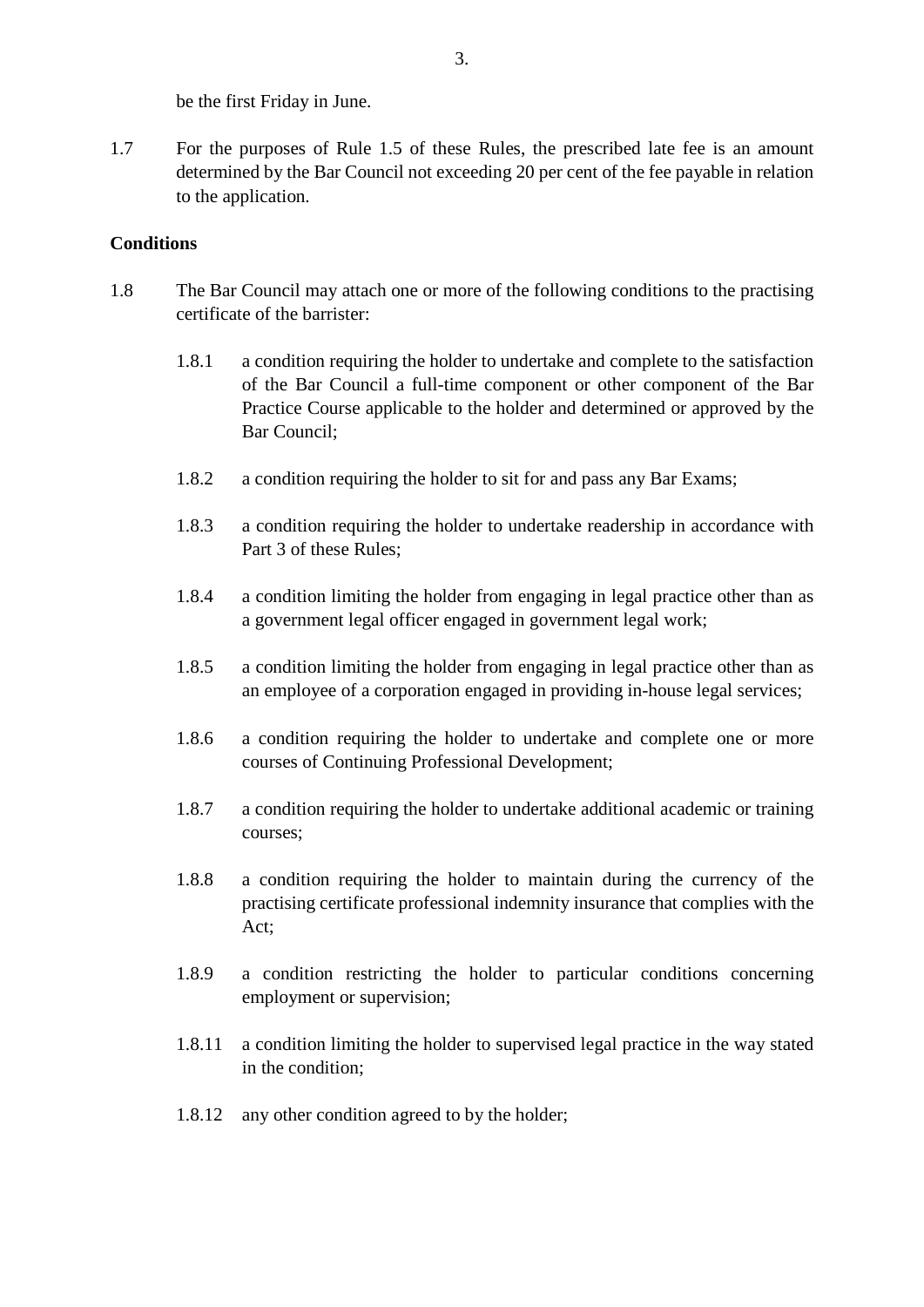- 1.8.13 any other reasonable and relevant condition that the Bar Council may from time to time determine.
- 1.9 A condition of a kind referred to in Rule 1.8 which is attached to the practising certificate of a barrister may limit the practising rights of the barrister until the condition is complied with.

### **Exemptions**

- 1.10 The Bar Council may exempt an applicant from full or part compliance with any Rule in this Part, upon such conditions as it shall think fit. In doing so the Bar Council shall have regard to all relevant circumstances, including:
	- 1.10.1 the applicant's previous experience as counsel or as a judicial officer, if any;
	- 1.10.2 the applicant's education, qualifications and legal experience;
	- 1.10.3 any policy which the Association may publish concerning exemptions; and
	- 1.10.4 any other relevant matter.
- 1.11 Applications for exemption from any Rules in Part 1 shall be in writing, detailing the grounds for exemption supported by a curriculum vitae and in the case of an applicant who was not, prior to the application, a judicial officer, two professional references.

### **Seniority**

1.12 The seniority of a legal practitioner who obtains the grant (as opposed to renewal) of a local practising certificate is to be determined in accordance with the Association's Seniority Protocol or otherwise at the discretion of the Bar Council.

### **PART 2: PROFESSIONAL INDEMNITY**

- 2.1 No barrister shall engage in practice unless insured against claims for professional negligence in accordance with the Act.
- 2.2 Such insurance cover must be:
	- 2.2.1 for such sum as may from time to time be prescribed by the Bar Council; and
	- 2.2.2 written so as to incorporate the minimum terms of cover approved from time to time by the Bar Council.
- 2.3 A practising barrister who becomes uninsured or has any limitation imposed upon the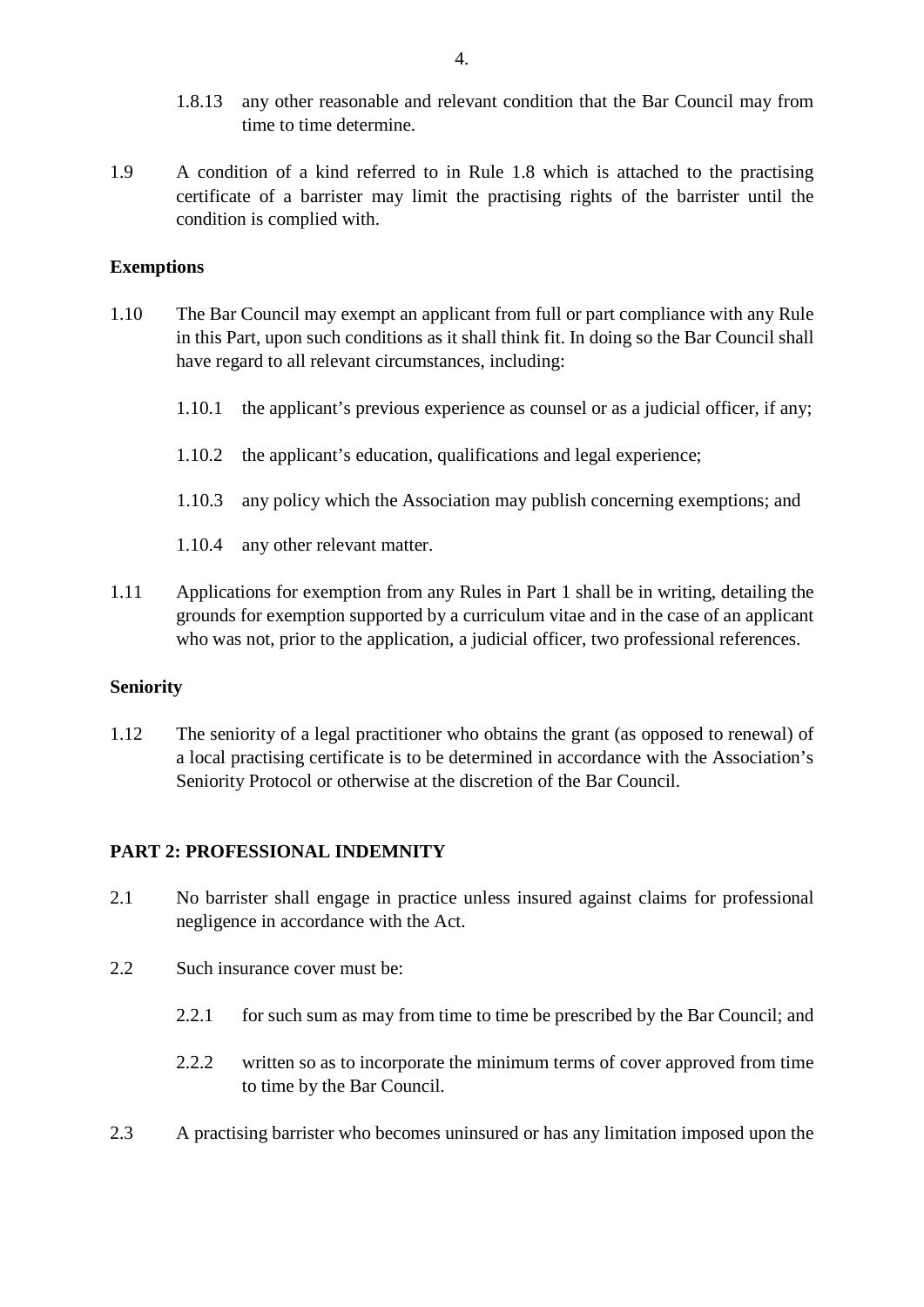extent of an insurance cover, must notify the Bar Council immediately.

## **PART 3: COMPULSORY READERSHIP**

- 3.1 Every barrister who commences private practice, and who has not previously completed readership in Queensland, shall arrange to serve a period of not less than twelve months readership as the reader of the mentors nominated under these Rules.
	- 3.1.1 The period of readership commences on the date a practising certificate is issued to the reader barrister and ends when written notice is received from the Chief Executive.
	- 3.1.2 No barrister shall commence actual practice before:
		- (a) arranging two mentors as required by these Rules;
		- (b) completing and signing the Register of readers; and
		- (c) being issued with a practising certificate.
	- 3.1.3 A reader is free to undertake any private work except as provided for in Rule 3.1.4.
	- 3.1.4 In the first twelve months of readership a reader is prohibited from accepting a "direct access" brief unless they obtain the written approval of the reader's senior or junior mentor and submit that written approval to the Chief Executive prior to acceptance of the brief.

### **The Register of Readers**

- 3.2 The Bar Council shall cause to be kept a Register (which may be in electronic form) of readers and the mentors nominated by them. The Register shall be completed and signed by the reader before commencing private practice.
- 3.3 The completion and currency of the Register shall be the responsibility of a reader.

### **Mentors**

- 3.4 A reader shall have two mentors: a senior mentor, being Senior Counsel, and a junior mentor, being a junior barrister of not less than five years standing in actual practice.
- 3.5 A senior mentor may not have more than three readers at any one time.
- 3.6 Unless the Chief Executive grants approval in writing, a junior mentor may not have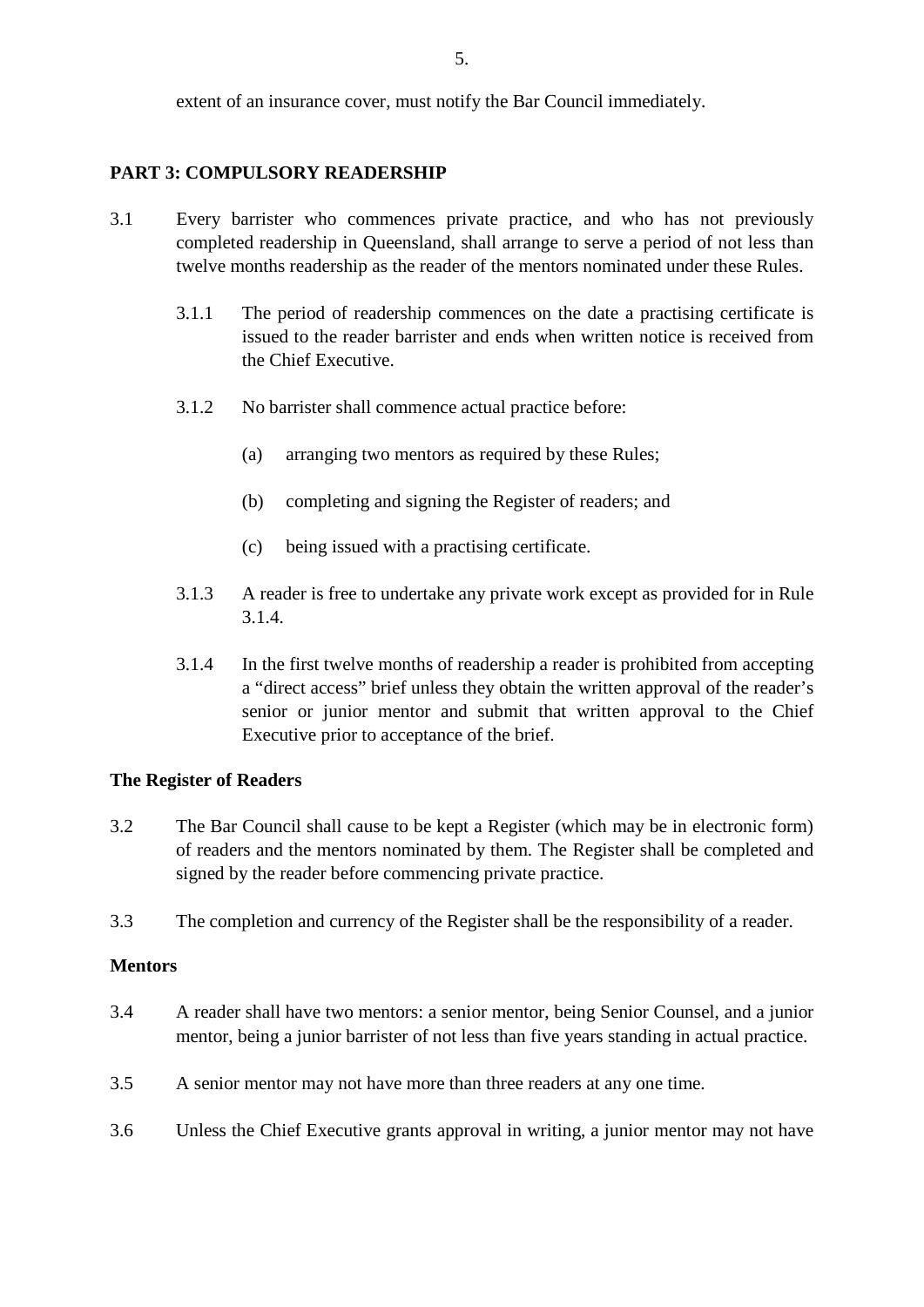more than one reader at any one time.

- 3.7 If a reader is unable to nominate any necessary mentor, then the Chief Executive must be informed by the reader, so that the Chief Executive might make a nomination on behalf of that reader.
- 3.8 Upon the request of a mentor or reader and with the written consent of the Chief Executive, a reader may change a mentor or mentors, and any such change shall be recorded in the Register and shall not affect the period of readership already completed by the Reader.
- 3.9 In the event that a mentor shall not be accessible to a reader for more than one month during the year of readership, then that mentor shall arrange for the reader to have access to another mentor of appropriate experience. The reader shall, as soon as possible, inform the Chief Executive in writing of the arrangement made.
- 3.10 Insofar as it is practicable, mentors are encouraged to have their readers devil for them.

# **Duties of Readers and Mentors**

## *During readership*

- 3.11 In this section "Court orientated work" means conferences or other preparation for a hearing and actual court or tribunal attendances.
- 3.12 A reader must meet with each of their mentors within two weeks of the reader commencing readership so as to plan and commit to the readership year ("the initial meeting").
- 3.13 At the initial meeting, the reader and mentors must plan for the reader to meet with either the senior or junior mentor at least once a month to discuss the reader's progress at the Bar ("the monthly review").
- 3.14 Within two weeks of the initial meeting, the reader must give written notice to the Chief Executive (copied to both mentors) that the initial meeting has occurred.
- 3.15 If the initial meeting does not occur within four weeks of the reader commencing readership, the reader must write to the Chief Executive (copied to both mentors) giving reasons and stating when the initial meeting is to take place.
- 3.16 At each monthly review, the reader must inform the senior or junior mentor:
	- 3.16.1 of the work undertaken by the reader with either mentor in the preceding month so as to reveal the reader's understanding of that work;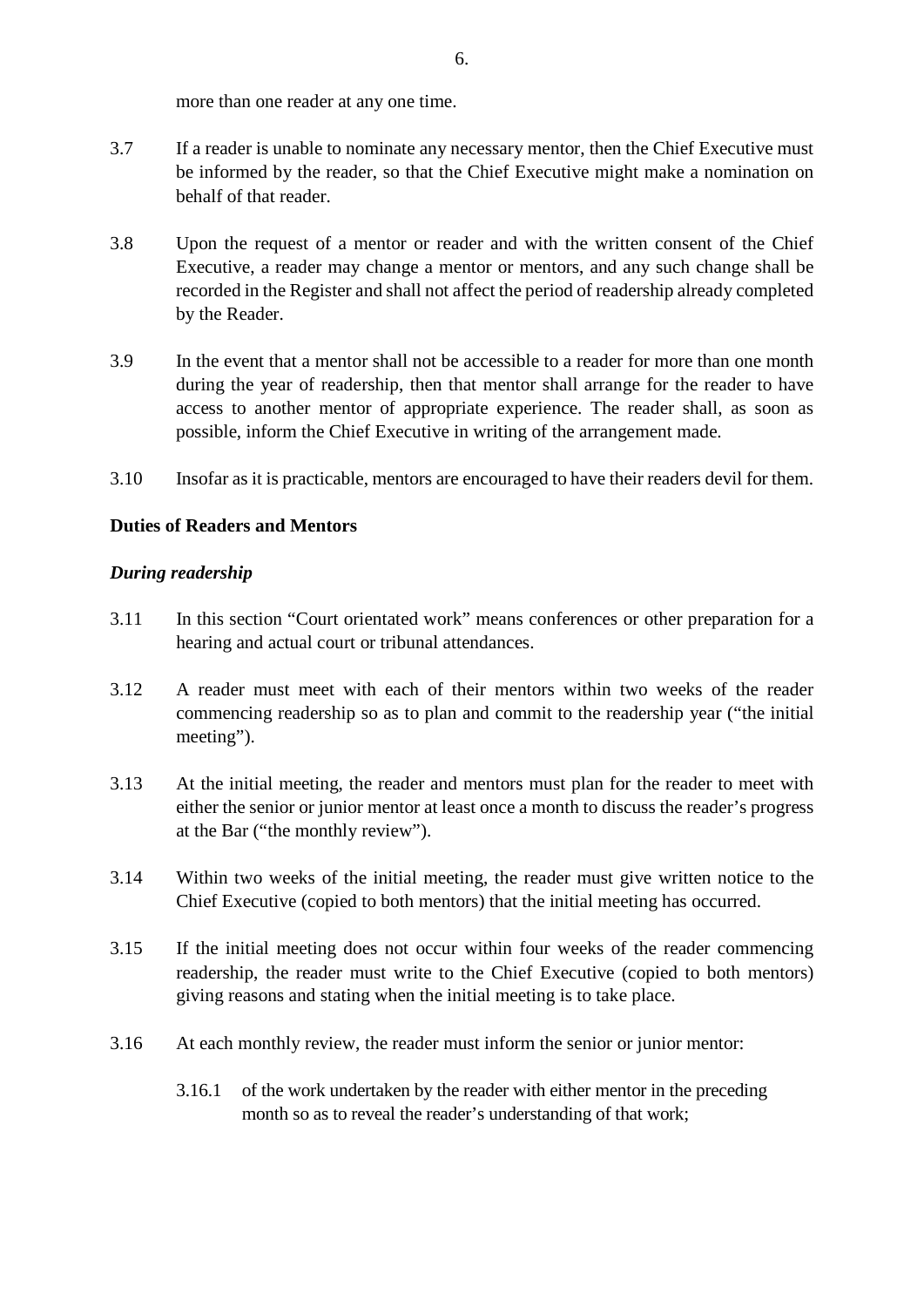- 3.16.2 subject to any conflict arising between any private work undertaken by the reader and either mentor concerned, of the substance of private work undertaken by the reader and any difficulties encountered.
- 3.17 In the first six months of readership:
	- 3.17.1 a reader must undertake a minimum of forty hours of court orientated work (at least twenty hours of which must comprise actual court or tribunal attendances) with either mentor or another barrister with greater than five years experience at the Bar;
	- 3.17.2 at least 20 hours of the court orientated work must be undertaken in the first three months of readership.
- 3.18 In the second six months of readership, the reader must undertake a minimum of twenty hours court orientated work (at least ten hours of which must comprise actual court or tribunal attendances) with either mentor or another barrister with greater than five years experience at the Bar.
- 3.19 At any time during readership, the senior mentor (in consultation with the junior mentor), may by notice in writing to the reader and the Chief Executive, increase (by a factor of up to 50%) the remaining hours of court orientated work the reader still has to complete. The senior mentor's decision to so act must be based on their belief that the reader requires more intensive training. The reader may request the decision to be reviewed by the Bar Council.
- 3.20 The senior or junior mentor must report to the Chief Executive in writing (with a copy to the reader) any persistent or inexcusable non-compliance by the reader with these Rules. The Chief Executive must refer such report to the Bar Council.
- 3.21 All readers must perform such practical exercises, attend lectures or seminars and participate in such exercises or activities as the Chief Executive shall from time to time direct.
- 3.22 Mentors must make themselves available (as much as is practicably possible) to enable their reader to obtain assistance from them as required.
- 3.23 All readers must undertake any CPD activities directed by the Chief Executive from time to time (whether those CPD activities are part of or in addition to the annual requirements specified in the Continuing Professional Development Rules).
- 3.24 A reader will not receive any fee in respect of anything done with respect to the matters set out in 3.12–3.23.
- 3.25 Each reader shall: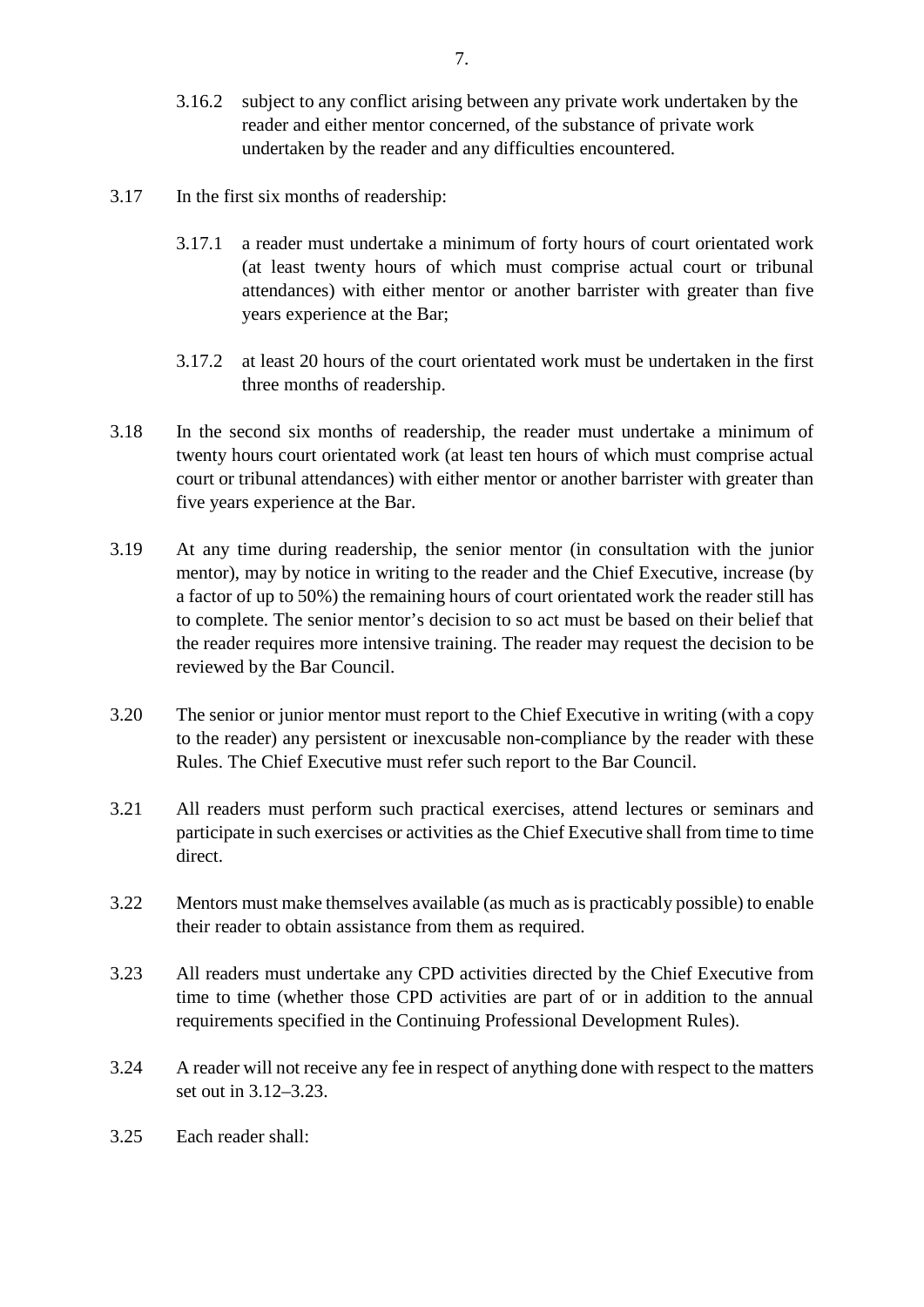- 3.25.1 keep a record of the hours engaged in court orientated work, attendances at the initial meeting and each monthly review in the form set out in Schedule 6;
- 3.25.2 forward their record of readership to the Chief Executive upon conclusion of the nominal 12 month period of readership (or any extended period).

### *Attendance at Court*

- 3.26 A reader shall be entitled to attend with a mentor when the mentor appears in court.
- 3.27 The reader shall be entitled to sit at the Bar table with the mentor.
- 3.28 On any such occasion the reader shall be robed but will not have an appearance announced, nor take part in the case, nor charge any fee.
- 3.29 The mentor shall announce to the Court as a matter of courtesy the presence of the reader at the Bar table.

### *Completion of Readership*

- 3.30 The satisfactory completion of readership shall be a personal obligation upon a barrister.
- 3.31 Failure of a reader without reasonable cause to perform the duties of readership including such additional requirements as the Bar Council may from time to time direct in lieu of requirements not performed in the currency of readership to the satisfaction of the Council shall constitute misconduct in a professional respect.
- 3.32 Upon conclusion of the nominal twelve month period of readership, the reader must give written notice to the Chief Executive (copied to both mentors) that they, to the best of their belief, have complied with the requirements of readership as set out in these Rules.
- 3.33 Each mentor, upon receipt of the reader's written notice mentioned in Rule 3.32, must forthwith certify in writing to the Chief Executive (copied to the reader) whether or not the reader, to his or her satisfaction, has undertaken readership as required by these Rules.
- 3.34 The Chief Executive shall inform the Bar Council if there is any reason why the Bar Council might consider acting under rule 3.35 as soon as practicable after receiving the notices in 3.32 and 3.33. If the Bar Council decides not to extend the readership or there is no reason to refer the matter to the Bar Council, the Chief Executive will inform the reader and the mentors in writing that the readership has been completed.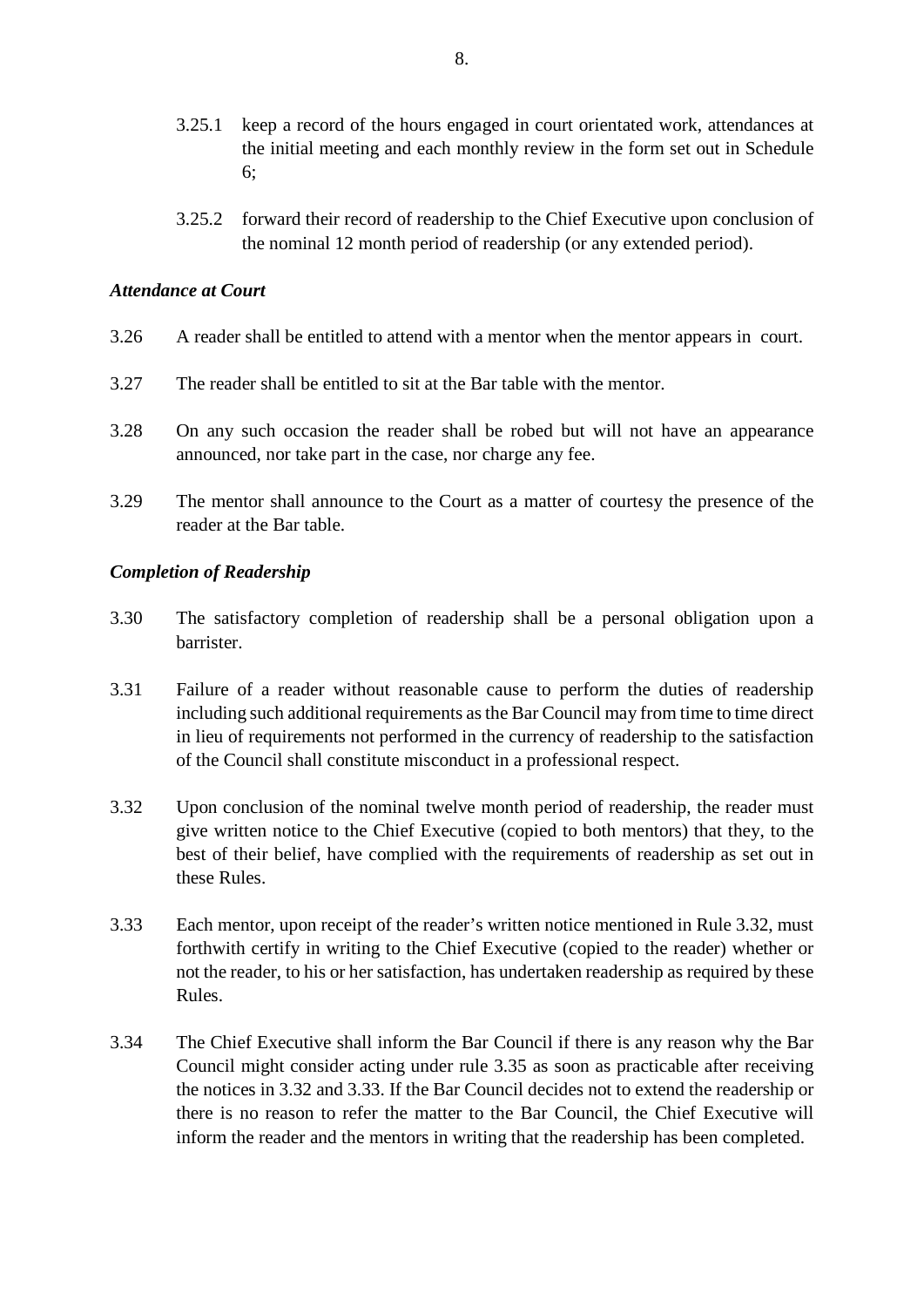- 3.35 The Bar Council may, on terms it sees fit, extend the twelve month period of readership if:
	- 3.35.1 a senior mentor has given notice pursuant to clause 3.19
	- 3.35.2 there is an unfavourable certification by either mentor; or
	- 3.35.3 the Bar Council in its discretion thinks that the period of readership should be extended for any reason.

#### **Administration and Exemptions**

- 3.36 The Bar Council (or a nominated sub-committee), shall have responsibility for the implementation and supervision of these Rules.
- 3.37 The Bar Council may exempt a barrister from full or part compliance with any Rule in this Part, upon such conditions as it shall think fit. It shall have regard to all relevant circumstances, including:
	- 3.37.1 the barrister's previous experience in performing barrister's work;
	- 3.37.2 the barrister's education, qualifications and legal experience;
	- 3.37.3 the nature of the barrister's work; and
	- 3.37.4 the applicant's previous experience as a judicial officer.

### **PART 4: COMPULSORY CONTINUING PROFESSIONAL DEVELOPMENT**

4.1 Part 4 of these Rules shall be known as the Continuing Professional Development Rules and shall come into operation on 20 July 2015.

#### **CPD activity for barristers**

- 4.3 CPD activities must be:
	- 4.3.1 of significant intellectual or practical content and must deal primarily with matters related to the practice of law;
	- 4.3.2 conducted by persons who are qualified by practical or academic experience in the subject covered; and
	- 4.3.3 relevant to a barrister's immediate or long term needs in relation to the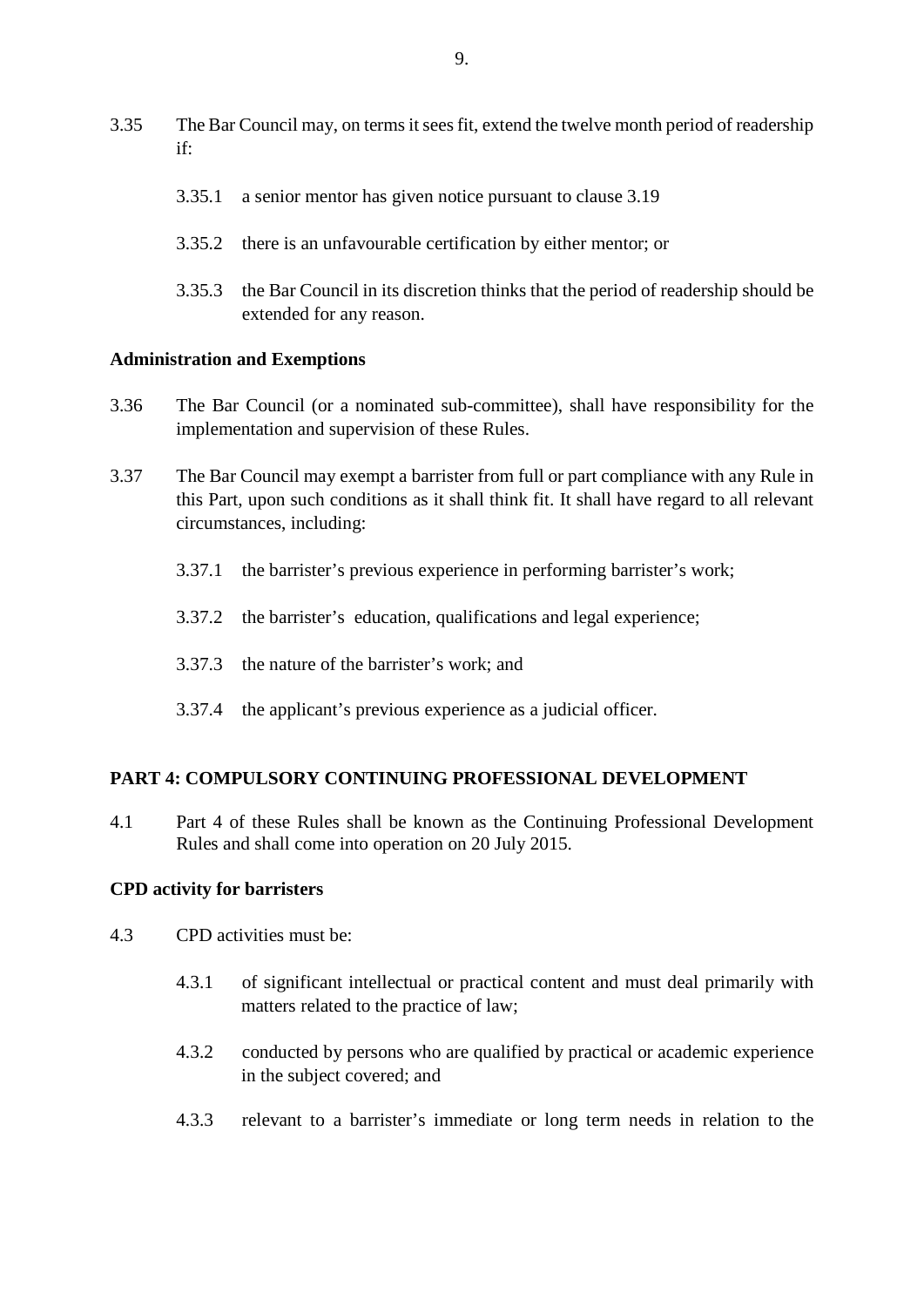barrister's professional development as a barrister and practice of law.

- 4.4 A barrister is responsible for ensuring that a particular CPD activity meets the CPD criteria, set out in Rule 4.3, before claiming CPD points for that CPD activity.
- 4.5 The Bar Council has the power to make policies pertaining to these Rules. Without limiting the matters on which the Bar Council may make policies, the Bar Council may determine:
	- 4.5.1 caps on the CPD points that may be gained in relation to types of CPD activities;
	- 4.5.2 the content and format of CPD activities;
	- 4.5.3 the content and format of audit processes; and
	- 4.5.4 the content and format of rectification plans for non-compliance.

# **CPD point**

4.6 One CPD point is earned for each completed hour of engagement in a CPD activity.

# **Annual requirements**

- 4.7 Unless exempted in whole or in part by the Bar Council under Rules 4.18 to 4.21, or unless a pro rata calculation applies under Rule 4.8, a barrister must in each CPD year engage in CPD activities sufficient to earn at least 10 CPD points.
- 4.8 A barrister who commences or recommences practice after the start of the CPD year may have the barrister's CPD requirement proportionally reduced in accordance with the following table:

| Practising certificate issued in: |                    |
|-----------------------------------|--------------------|
| (a) January                       | 1 point required   |
| (b) February                      | 0 points required  |
| (c) March                         | 0 points required  |
| (d) April                         | 10 points required |
| (e) May                           | 9 points required  |
| (f) June                          | 8 points required  |
| $(g)$ July                        | 7 points required  |
| (h) August                        | 6 points required  |
| (i) September                     | 5 points required  |
| (j) October                       | 4 points required  |
| (k) November                      | 3 points required  |
| (1) December                      | 2 points required  |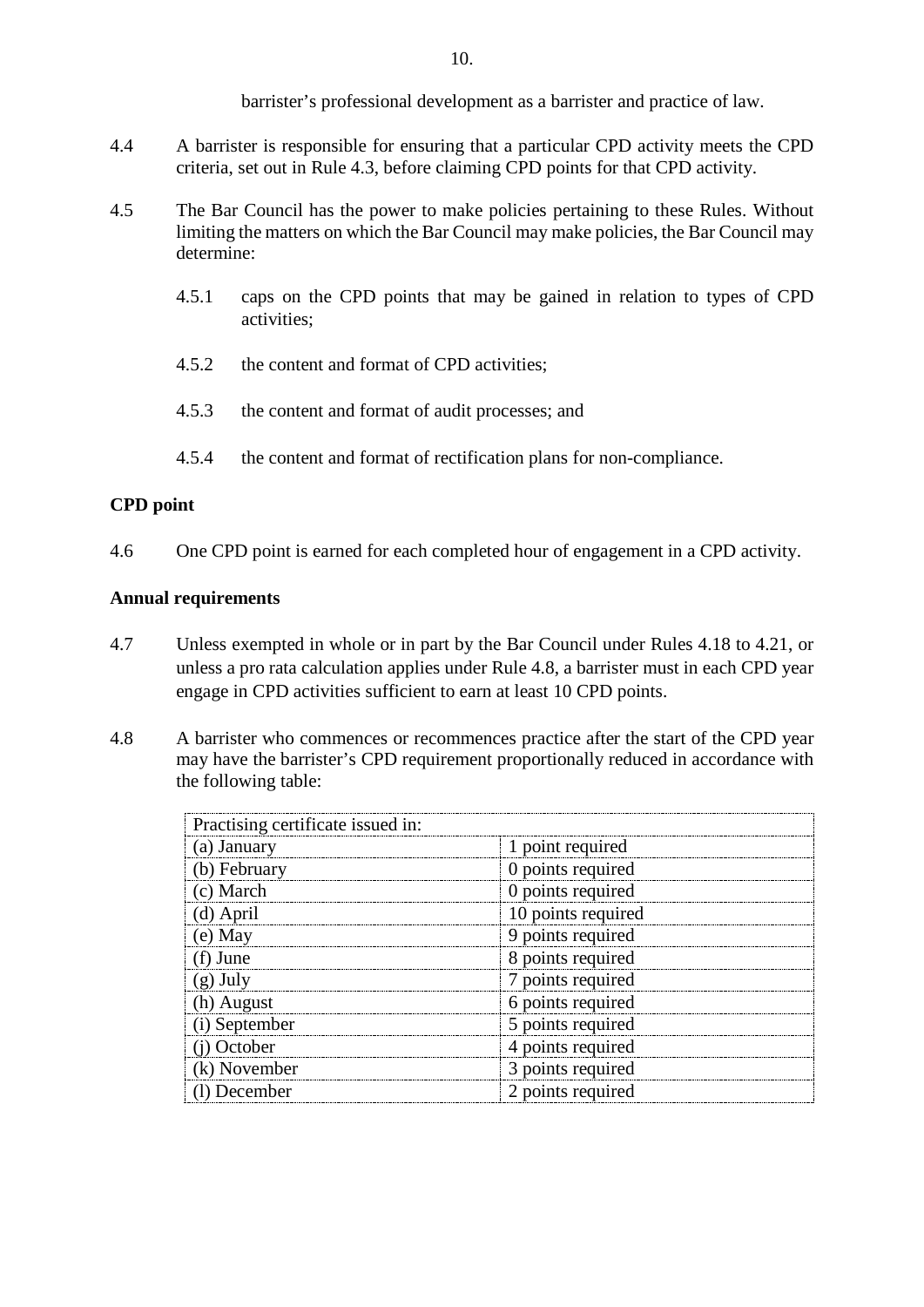- 4.9 A barrister who has not accrued the minimum CPD points required in a CPD year may, with the prior written approval of the Chief Executive, accrue points in the period 1 April to 30 June following that CPD year. Any such points cannot be taken into account for any other CPD year.
- 4.10 CPD points accrued in the period commencing on 1 January and ending on 31 March in any CPD year may be carried forward into the following CPD year but can only be counted in one CPD year.

## **Categories of CPD**

- 4.11 A barrister must, unless otherwise exempted, in each CPD year engage in CPD activities in each of the categories set out below:
	- 4.11.1 Ethics and Professional Responsibility;
	- 4.11.2 Practice Management and Business Skills;
	- 4.11.3 Substantive Law, Practice and Procedure, and Evidence; and
	- 4.11.4 Barristers' Skills.
- 4.12 These categories are subject to any policy made from time to time by the Bar Council pursuant to Rule 4.5.
- 4.13 If the Bar Council has assigned a particular CPD activity to one or more of these categories, a barrister who participates in that CPD activity may not assign CPD points in respect of that activity to any other category. In any other case, a barrister may assign CPD points to any category that the barrister reasonably considers to be appropriate.

### **Additional CPD for new barristers**

4.14 The Bar Council may require that a barrister within the first three years of practice undertake additional CPD activities as determined, from time to time, by the Bar Council. This may include CPD activities specifically directed to new barristers.

### **CPD record**

- 4.15 A barrister must in each CPD year maintain a record of the barrister's engagement in CPD activities in the form set out in Schedule 5 ("the CPD record").
- 4.16 A barrister must electronically submit the CPD record within 14 days of the conclusion of each CPD year.
- 4.17 A barrister must retain the CPD record, and any supporting documentation, for each CPD year for a minimum of three years.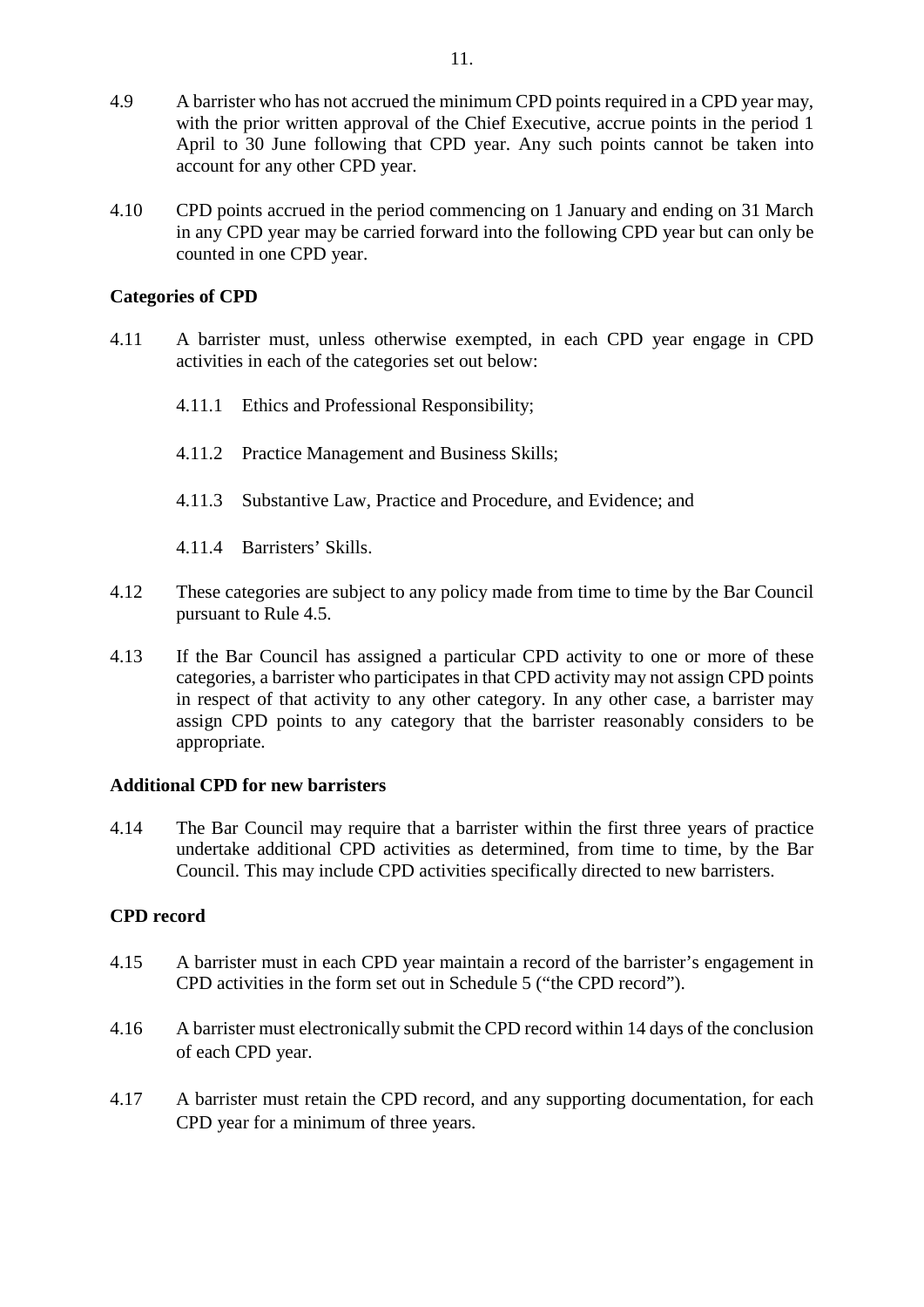# **Exemptions**

- 4.18 On application by a barrister, the Bar Council may exempt the barrister in whole or in part from any requirement to undertake CPD activities imposed by these Rules.
- 4.19 An application for exemption:
	- 4.19.1 must be submitted in writing to the Bar Council;
	- 4.19.2 if made in respect of the current CPD year, must be made as early as practicable in that year and, in any event, not less than one month before the end of that year; and
	- 4.19.3 if made in respect of a previous CPD year, must be made within 21 days after the barrister becomes aware of his or her non-compliance with the relevant requirement to undertake CPD activities.
- 4.20 The Bar Council may consider an application made outside the time periods referred to in Rule 4.19, if the Bar Council considers that there are special circumstances.
- 4.21 Without limiting the grounds on which the Bar Council may grant an exemption, an exemption may be granted on the following grounds:
	- 4.21.1 illness or disability;
	- 4.21.2 the absence of the barrister from practice for example due to parenting leave;
	- 4.21.3 hardship or other special circumstances.

# **Certification**

4.22 A barrister must, when applying for renewal of the barrister's practising certificate, certify whether the barrister has complied with these Rules in respect of the CPD year just ended.

### **Audit and verification**

- 4.23 The Bar Council may conduct an annual audit to monitor compliance.
- 4.24 The Bar Council may by written notice require a barrister to verify within 21 days whether the barrister has complied with these Rules, by:
	- 4.24.1 producing: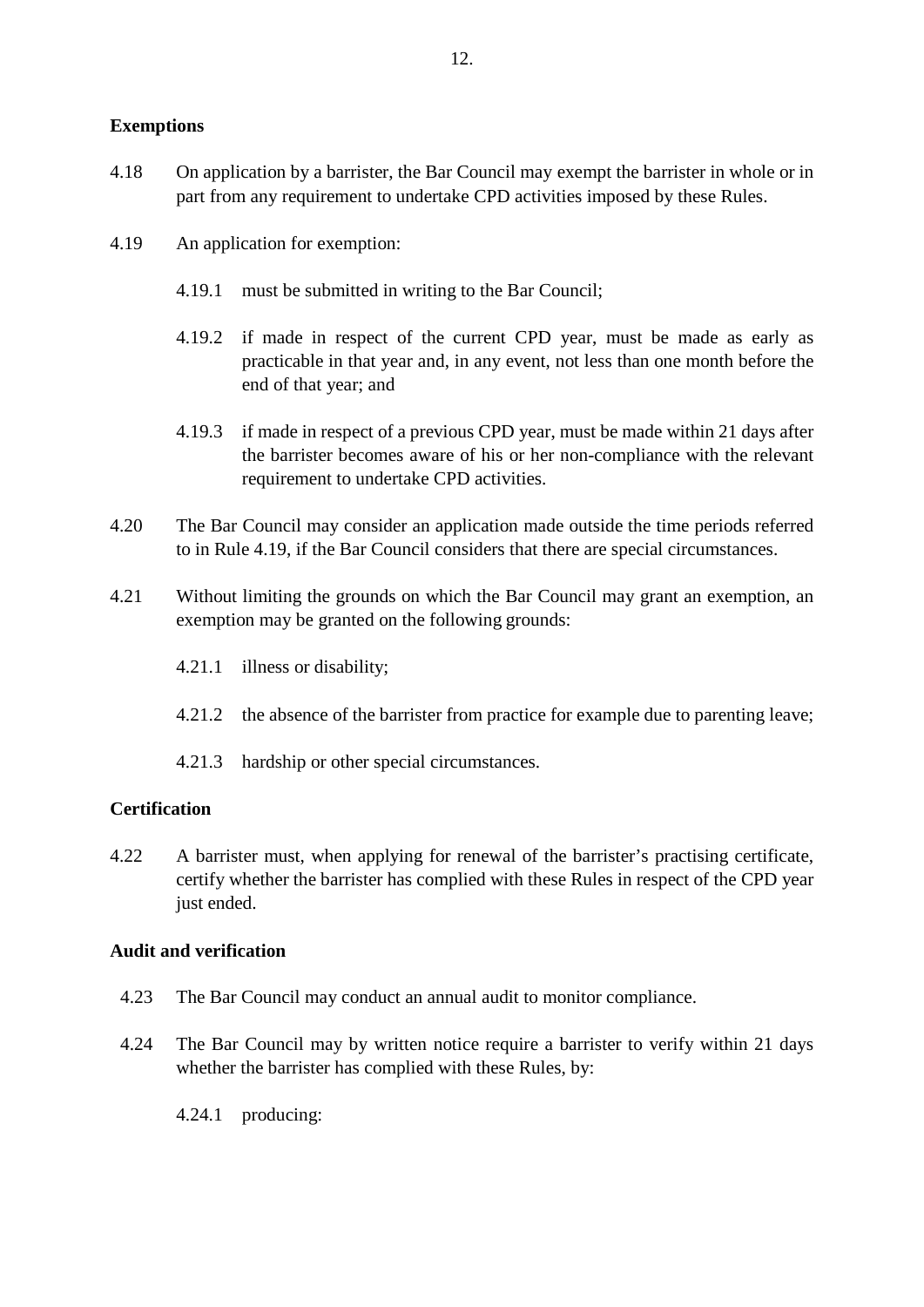- (a) any records required to be kept under Rules 4.15 and 4.17;
- (b) any other records in the barrister's possession or control that are relevant to the barrister's compliance with these Rules;

#### 4.24.2 giving:

- (a) a statement of the barrister's reasons for claiming that any activities undertaken by the barrister satisfy any requirements for CPD activity under these Rules;
- (b) particulars of any exemption granted under these Rules.
- 4.25 A notice under rule 4.24 may be given to a barrister only in relation to any or all of the current CPD year and any of the three previous CPD years.

#### **Rectification**

- 4.26 The Bar Council may give a written notice to a barrister where:
	- 4.26.1 he or she has certified that they did not comply with these Rules; or
	- 4.26.2 the Bar Council is otherwise not satisfied the barrister has complied with these Rules; or
	- 4.26.3 he or she failed to comply with the certification or the verification requirements, requiring the barrister to submit a plan to the Bar Council within 21 days setting out the steps the barrister intends to take to rectify the non-compliance ("a rectification plan").

#### **Transitional provisions**

4.27 If a barrister completes any activity in the period 1 April 2015 to the commencement date of these Rules, and that activity complies with these Rules, that activity can be counted towards the barrister's 2015/2016 CPD points requirement.

## **PART 5: DEFINITIONS**

5.1 For the purposes of these Rules:

| "Australian lawyer" | has the meaning given to that term in the Legal Profession<br>Act 2007 (Qld) |
|---------------------|------------------------------------------------------------------------------|
| "Bar Exams"         | means any examinations set by the Association.                               |